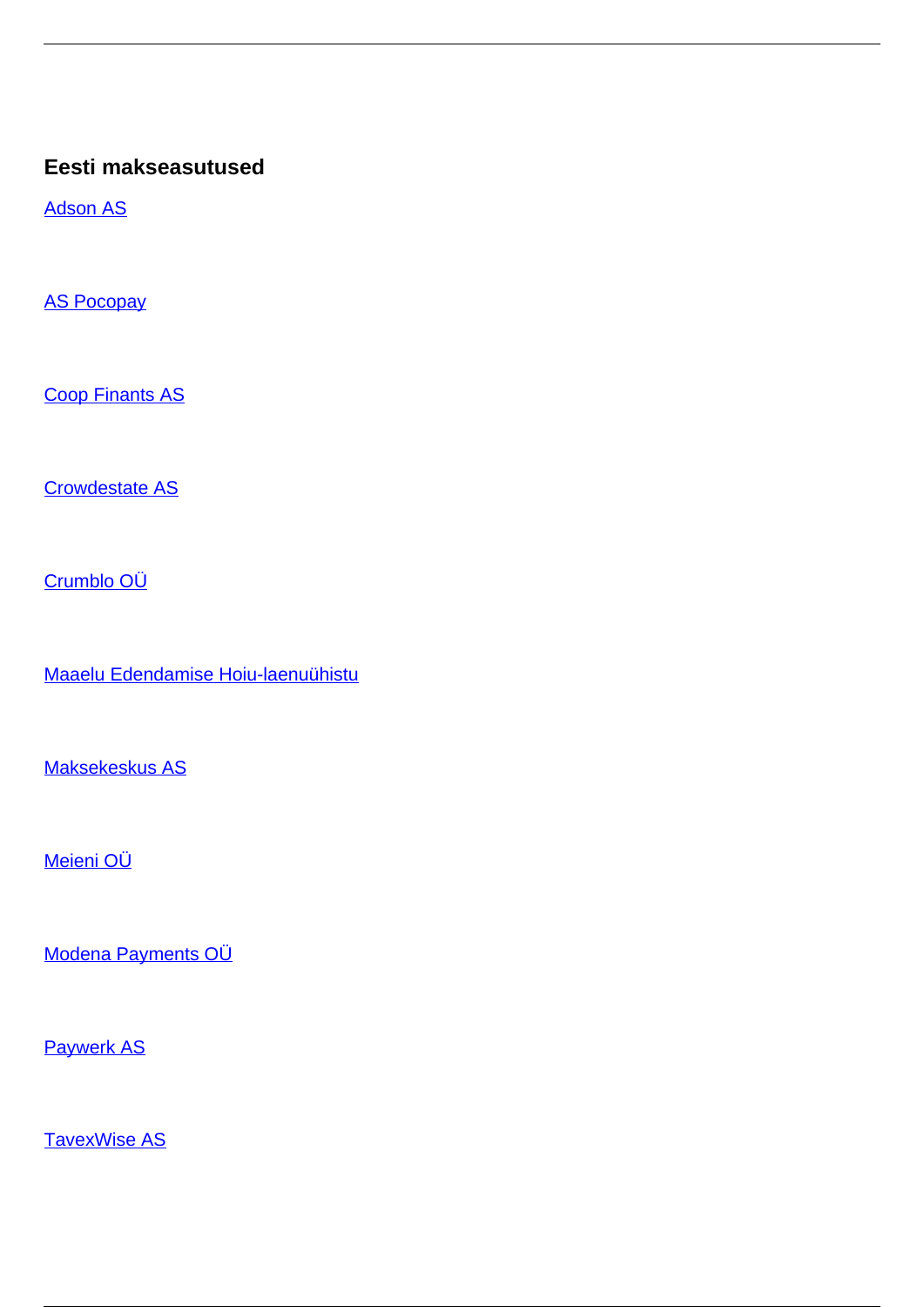[Wallester AS](/et/makseteenused/makseteenused/makseasutused/eesti-makseasutused/wallester)

## **Eesti makseasutused erandi kohaldamisega**

[AS Creditinfo Eesti](/et/makseteenused/makseteenused/makseasutused/eesti-makseasutused-erandi-kohaldamisega/creditinfo-eesti)

[Kambja Hoiu-Laenuühistu](/et/makseteenused/makseasutused/eesti-makseasutused-erandi-kohaldamisega/kambja-hoiu-laenuuhistu)

[OÜ Krediidiregister](/et/makseteenused/makseasutused/eesti-makseasutused-erandi-kohaldamisega/ou-krediidiregister)

[OÜ MyFinancier](/et/makseteenused/makseteenused/makseasutused/eesti-makseasutused-erandi-kohaldamisega/ou-myfinancier)

## **Välisriikide makseasutuste filiaalid**

[Nets Denmark A/S Eesti filiaal](/et/makseteenused/makseteenused/makseasutused/valisriikide-makseasutuste-filiaalid/nets-denmark-eesti-filiaal)

[Unifiedpost Payments Eesti filiaal](/et/makseteenused/makseteenused/makseasutused/valisriikide-makseasutuste-filiaalid/unifiedpost-payments-eesti-filiaal)

## **Makseagendid**

[Tartu Hoiu-laenuühistu](/et/makseteenused-0/makseteenused/makseasutused/makseagendid/tartu-hoiu-laenuuhistu)

[Tavex A/S](/et/makseteenused-0/makseteenused/makseasutused/makseagendid/tavex-0)

[Tavex AB](/et/makseteenused-0/makseteenused/makseasutused/makseagendid/tavex-ab)

**[Tavex AS](/et/makseteenused-0/makseteenused/makseasutused/makseagendid/tavex)**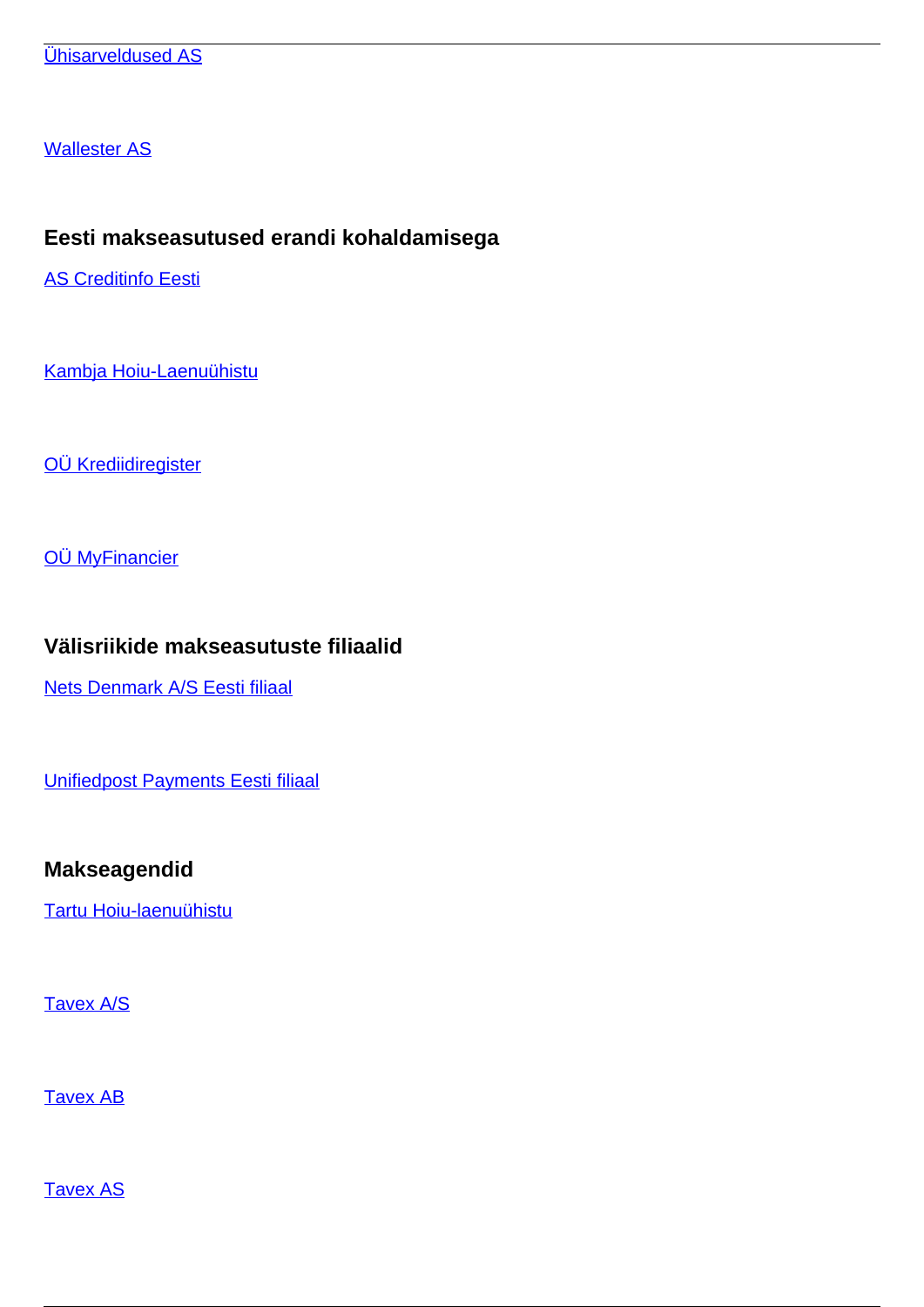[Tavex EOOD](/et/makseteenused-0/makseteenused/makseasutused/makseagendid/tavex-eood)

[Tavex Oy](/et/makseteenused-0/makseteenused/makseasutused/makseagendid/tavex-oy)

**[Tavex SIA](/et/makseteenused-0/makseteenused/makseasutused/makseagendid/tavex-sia)** 

[Tavex SP. Z o.o.](/et/makseteenused-0/makseteenused/makseasutused/makseagendid/tavex-sp-z-oo)

[Tavid AS](/et/makseteenused/makseteenused/makseasutused/makseagendid/tavid)

## **Ülepiirilised e-raha teenuste pakkujad**

**[TT Express UAB](/et/makseteenused/makseteenused/e-raha-asutused/ulepiirilised-e-raha-teenuste-pakkujad/tt-express-uab)** 

# **Ülepiirilised makseteenuse pakkujad**

[UAB DSBC Financial Europe](/et/makseteenused/makseteenused/makseasutused/ulepiirilised-makseteenuse-pakkujad/uab-dsbc-financial-europe)

["Easy Payment Services" OOD](/et/makseteenused/makseteenused/makseasutused/ulepiirilised-makseteenuse-pakkujad/easy-payment-services-ood)

["Transact Europe" EAD](/et/makseteenused/makseteenused/makseasutused/ulepiirilised-makseteenuse-pakkujad/transact-europe-ead)

[1. PF Finance, s.r.o](/et/makseteenused/makseteenused/makseasutused/ulepiirilised-makseteenuse-pakkujad/1-pf-finance-sro)

[24-pay s.r.o.](/et/makseteenused/makseteenused/makseasutused/ulepiirilised-makseteenuse-pakkujad/24-pay-sro)

[Acapture B.V.](/et/makseteenused/makseteenused/makseasutused/ulepiirilised-makseteenuse-pakkujad/acapture-bv)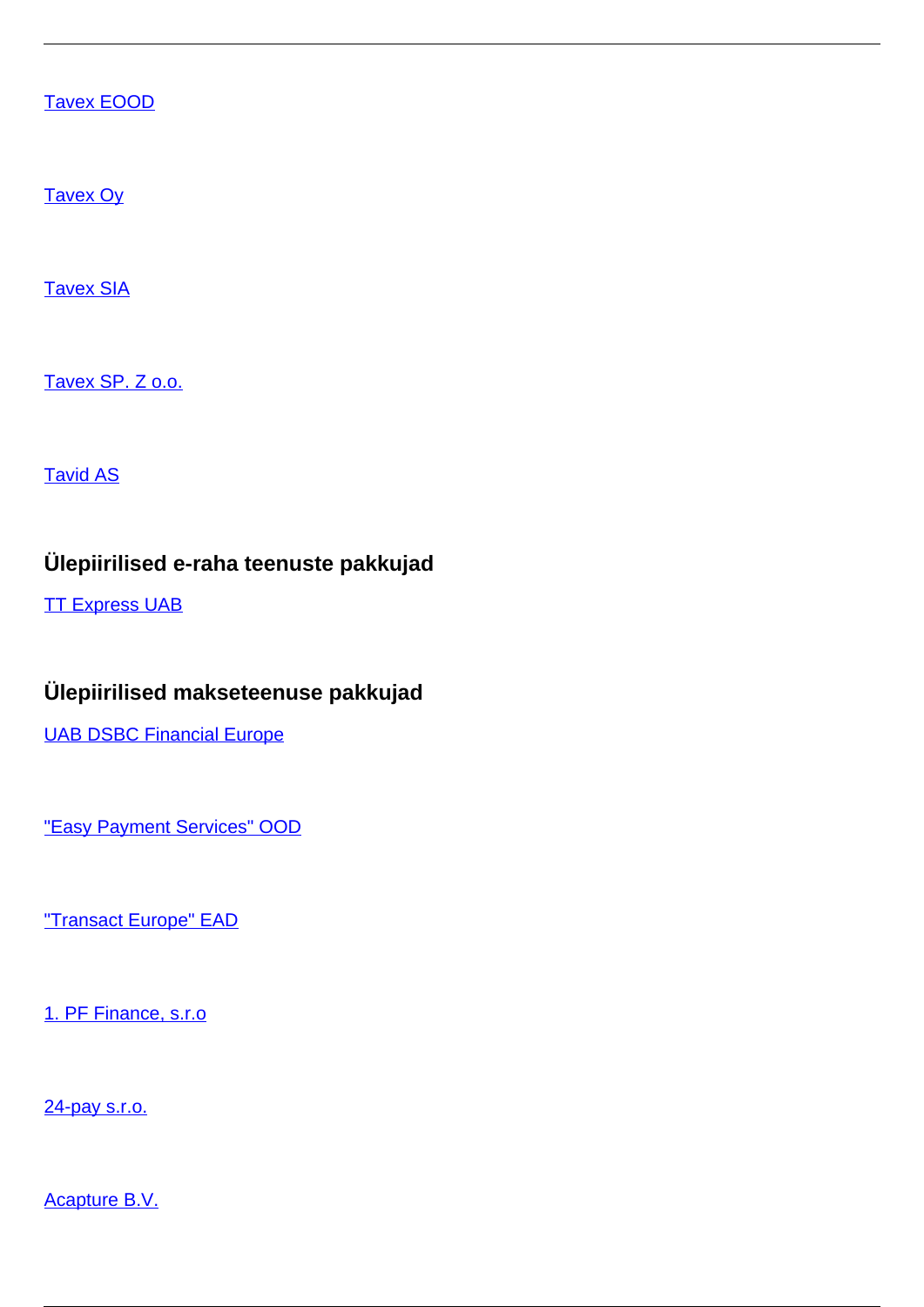### [AFRICA RAPIDTRANSFER SA](/et/makseteenused/makseteenused/makseasutused/ulepiirilised-makseteenuse-pakkujad/africa-rapidtransfer-sa)

[Aggreg8 Kft.](/et/makseteenused/makseteenused/makseasutused/ulepiirilised-makseteenuse-pakkujad/aggreg8-kft)

[Aiia A/S](/et/makseteenused/makseteenused/makseasutused/ulepiirilised-makseteenuse-pakkujad/aiia)

[AirPlus International S.A.](/et/makseteenused/makseteenused/makseasutused/ulepiirilised-makseteenuse-pakkujad/airplus-international-sa)

[Alma](/et/makseteenused/makseteenused/makseasutused/ulepiirilised-makseteenuse-pakkujad/alma)

[AMC Consult A/S](/et/makseteenused/makseteenused/makseasutused/ulepiirilised-makseteenuse-pakkujad/amc-consult)

[American Express Payments Europe, S.L.](/et/makseteenused/makseteenused/makseasutused/ulepiirilised-makseteenuse-pakkujad/american-express-payments-europe-sl)

**[ArcaPay UAB](/et/makseteenused/makseteenused/makseasutused/ulepiirilised-makseteenuse-pakkujad/arcapay-uab)** 

[Augias Corp. NV](/et/makseteenused/makseteenused/makseasutused/ulepiirilised-makseteenuse-pakkujad/augias-corp-nv)

[Authologic sp. z o.o.](/et/makseteenused/makseteenused/makseasutused/ulepiirilised-makseteenuse-pakkujad/authologic-sp-z-oo)

[Banqware sp. z o.o.](/et/makseteenused/makseteenused/makseasutused/ulepiirilised-makseteenuse-pakkujad/banqware-sp-z-oo)

[Barclaycard International Payments Limited](/et/makseteenused/makseteenused/makseasutused/ulepiirilised-makseteenuse-pakkujad/barclaycard-international-payments-limited)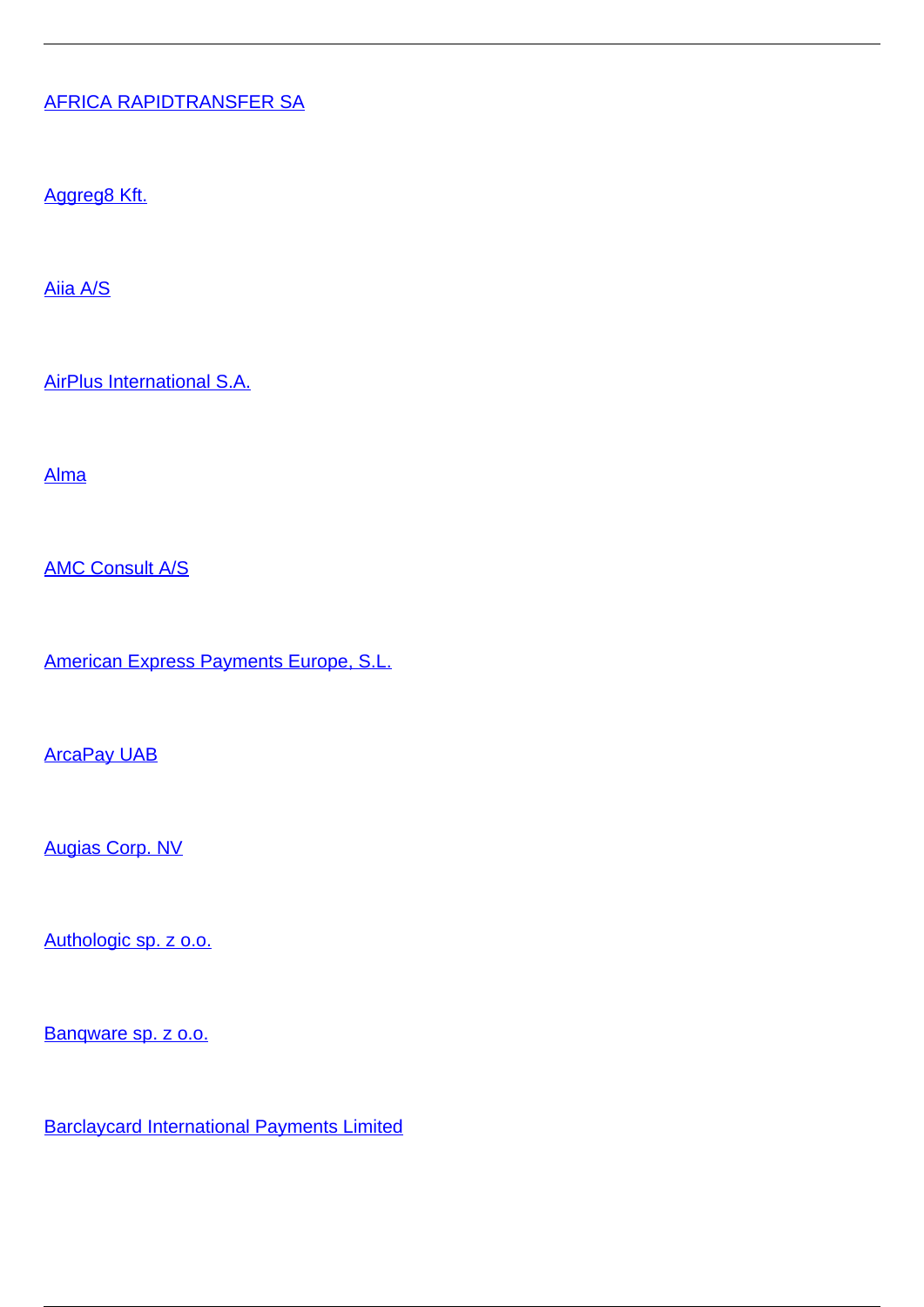[BESTPAY s.r.o.](/et/makseteenused/makseteenused/makseasutused/ulepiirilised-makseteenuse-pakkujad/bestpay-sro)

[Betalo AB](/et/makseteenused/makseteenused/makseasutused/ulepiirilised-makseteenuse-pakkujad/betalo-ab)

[Bitstamp Europe S.A.](/et/makseteenused/makseteenused/makseasutused/ulepiirilised-makseteenuse-pakkujad/bitstamp-europe-sa)

[Bizcuit Payments B.V.](/et/makseteenused/makseteenused/makseasutused/ulepiirilised-makseteenuse-pakkujad/bizcuit-payments-bv)

[Blue Media S.A.](/et/makseteenused/makseteenused/makseasutused/ulepiirilised-makseteenuse-pakkujad/blue-media-sa)

[BlueSnap Payment Services Ireland Limited](/et/makseteenused/makseteenused/makseasutused/ulepiirilised-makseteenuse-pakkujad/bluesnap-payment-services-ireland-limited)

[Boku Network Services IE Ltd](/et/makseteenused/makseteenused/makseasutused/ulepiirilised-makseteenuse-pakkujad/boku-network-services-ie-ltd)

[Brite AB](/et/makseteenused/makseteenused/makseasutused/ulepiirilised-makseteenuse-pakkujad/brite-ab)

[BUDGET INSIGHT](/et/makseteenused/makseteenused/makseasutused/ulepiirilised-makseteenuse-pakkujad/budget-insight)

[Budgetbakers s.r.o.](/et/makseteenused/makseteenused/makseasutused/ulepiirilised-makseteenuse-pakkujad/budgetbakers-sro)

[Cass Europe B.V.](/et/makseteenused/makseteenused/makseasutused/ulepiirilised-makseteenuse-pakkujad/cass-europe-bv)

[CCV Group B.V.](/et/makseteenused/makseteenused/makseasutused/ulepiirilised-makseteenuse-pakkujad/ccv-group-bv)

[Centrum Elektronicznych Us?ug P?atniczych eService Spó?ka z ograniczon? odpowiedzialno?ci?](/et/makseteenused/makseteenused/makseasutused/ulepiirilised-makseteenuse-pakkujad/centrum-elektronicznych-uslug-platniczych-eservice-spolka-z-ograniczona-odpowiedzialnoscia)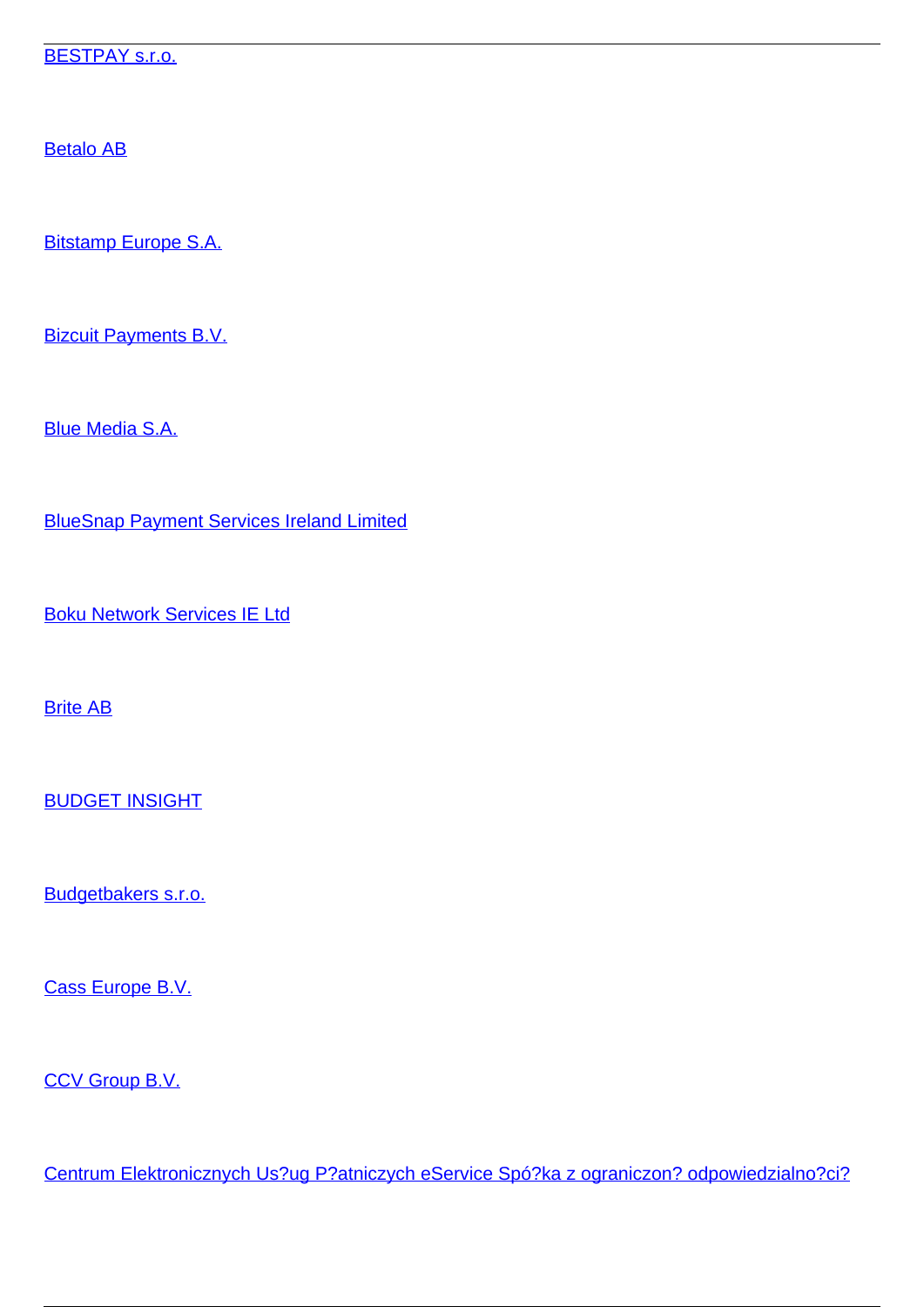[cflox GmbH](/et/makseteenused/makseteenused/makseasutused/ulepiirilised-makseteenuse-pakkujad/cflox-gmbh)

[Chase Paymentech Europe Limited](/et/makseteenused/makseteenused/makseasutused/ulepiirilised-makseteenuse-pakkujad/chase-paymentech-europe-limited)

[Checkout Finland Oy](/et/makseteenused/makseteenused/makseasutused/ulepiirilised-makseteenuse-pakkujad/checkout-finland-oy)

[ClearHaus A/S](/et/makseteenused/makseteenused/makseasutused/ulepiirilised-makseteenuse-pakkujad/clearhaus)

[cleverbridge Financial Services GmbH](/et/makseteenused/makseteenused/makseasutused/ulepiirilised-makseteenuse-pakkujad/cleverbridge-financial-services-gmbh)

**[Coinmotion Oy](/et/makseteenused/makseteenused/makseasutused/ulepiirilised-makseteenuse-pakkujad/coinmotion-oy)** 

[Comercia Global Payments, E.P., S.L.](/et/makseteenused/makseteenused/makseasutused/ulepiirilised-makseteenuse-pakkujad/comercia-global-payments-ep-sl)

[COMMERCEGATE PAYMENT SOLUTIONS, SOCIEDAD LIMITADA](/et/makseteenused/makseteenused/makseasutused/ulepiirilised-makseteenuse-pakkujad/commercegate-payment-solutions-sociedad-limitada)

[COMPAGNIE DE L'ARC ATLANTIQUE \(trading name C2A\)](/et/makseteenused/makseteenused/makseasutused/ulepiirilised-makseteenuse-pakkujad/compagnie-de-larc-atlantique-trading-name-c2a)

[ConCardis GmbH](/et/makseteenused/makseteenused/makseasutused/ulepiirilised-makseteenuse-pakkujad/concardis-gmbh)

**[Connectly UAB](/et/makseteenused/makseteenused/makseasutused/ulepiirilised-makseteenuse-pakkujad/connectly-uab)** 

[Conotoxia Sp. z o.o.](/et/makseteenused/makseteenused/makseasutused/ulepiirilised-makseteenuse-pakkujad/conotoxia-sp-z-oo)

[ContextLogic B.V.](/et/makseteenused/makseteenused/makseasutused/ulepiirilised-makseteenuse-pakkujad/contextlogic-bv)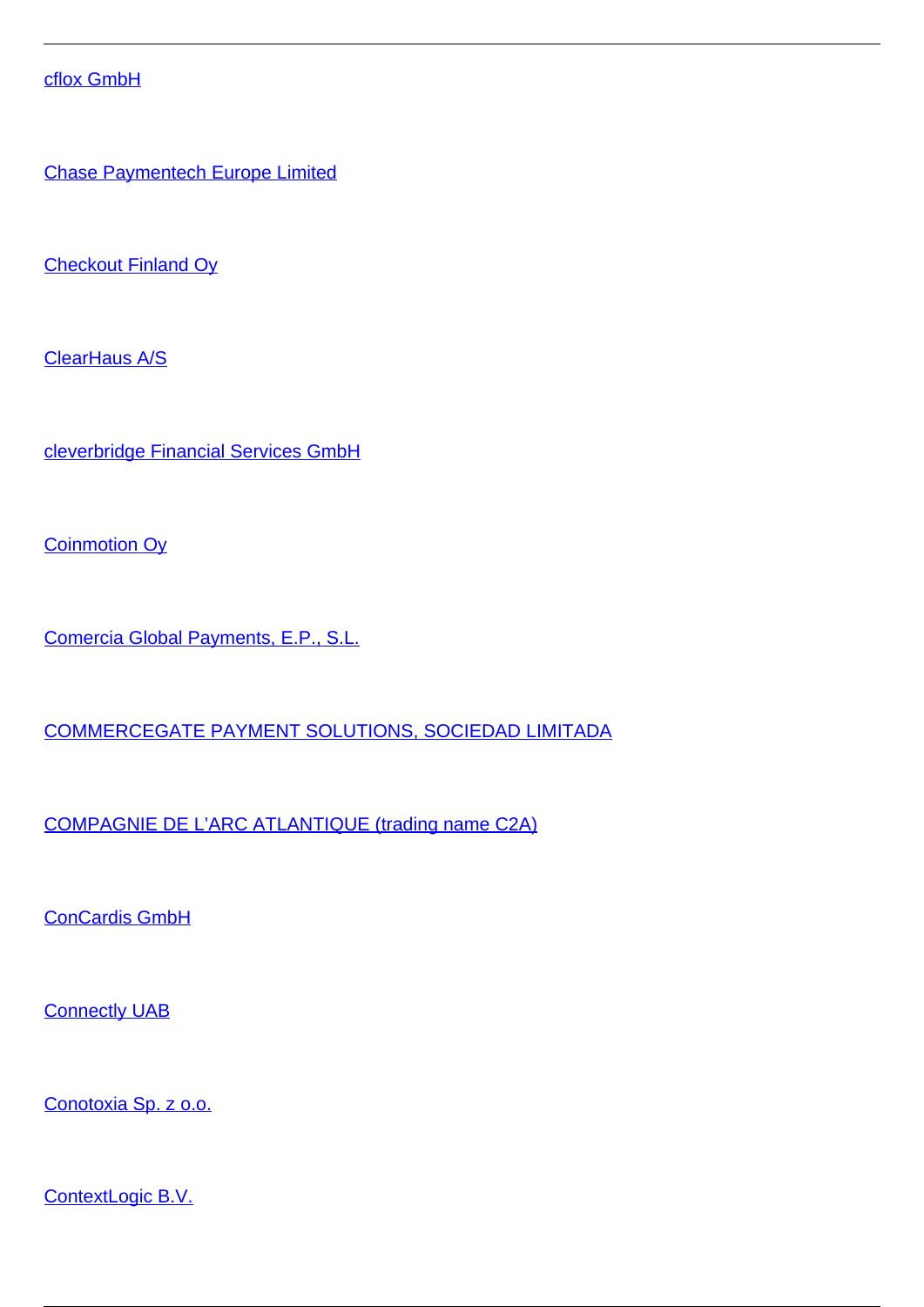[Coöperatieve Vereniging Smart2Pay Global Services U.A.](/et/makseteenused/makseteenused/makseasutused/ulepiirilised-makseteenuse-pakkujad/cooperatieve-vereniging-smart2pay-global-services-ua)

[Corporate & Commercial FX Services Ltd](/et/makseteenused/makseteenused/makseasutused/ulepiirilised-makseteenuse-pakkujad/corporate-commercial-fx-services-ltd)

[CredoRax \(Malta\) Limited](/et/makseteenused/makseteenused/makseasutused/ulepiirilised-makseteenuse-pakkujad/credorax-malta-limited)

[CSI-Club Suedamerika International GmbH](/et/makseteenused/makseteenused/makseasutused/ulepiirilised-makseteenuse-pakkujad/csi-club-suedamerika-international-gmbh)

[Currency One S.A.](/et/makseteenused/makseteenused/makseasutused/ulepiirilised-makseteenuse-pakkujad/currency-one-sa)

[CurrencyFair Limited](/et/makseteenused/makseteenused/makseasutused/ulepiirilised-makseteenuse-pakkujad/currencyfair-limited)

[CYBERservices Europe S.A.](/et/makseteenused/makseteenused/makseasutused/ulepiirilised-makseteenuse-pakkujad/cyberservices-europe-sa)

[DALENYS PAYMENT](/et/makseteenused/makseteenused/makseasutused/ulepiirilised-makseteenuse-pakkujad/dalenys-payment)

[DaoPay GmbH](/et/makseteenused/makseteenused/makseasutused/ulepiirilised-makseteenuse-pakkujad/daopay-gmbh)

[Digital River World Payments AB](/et/makseteenused/makseteenused/makseasutused/ulepiirilised-makseteenuse-pakkujad/digital-river-world-payments-ab)

[Digiteal S.A.](/et/makseteenused/makseteenused/makseasutused/ulepiirilised-makseteenuse-pakkujad/digiteal-sa)

[DIMOCO Payments GmbH](/et/makseteenused/makseteenused/makseasutused/ulepiirilised-makseteenuse-pakkujad/dimoco-payments-gmbh)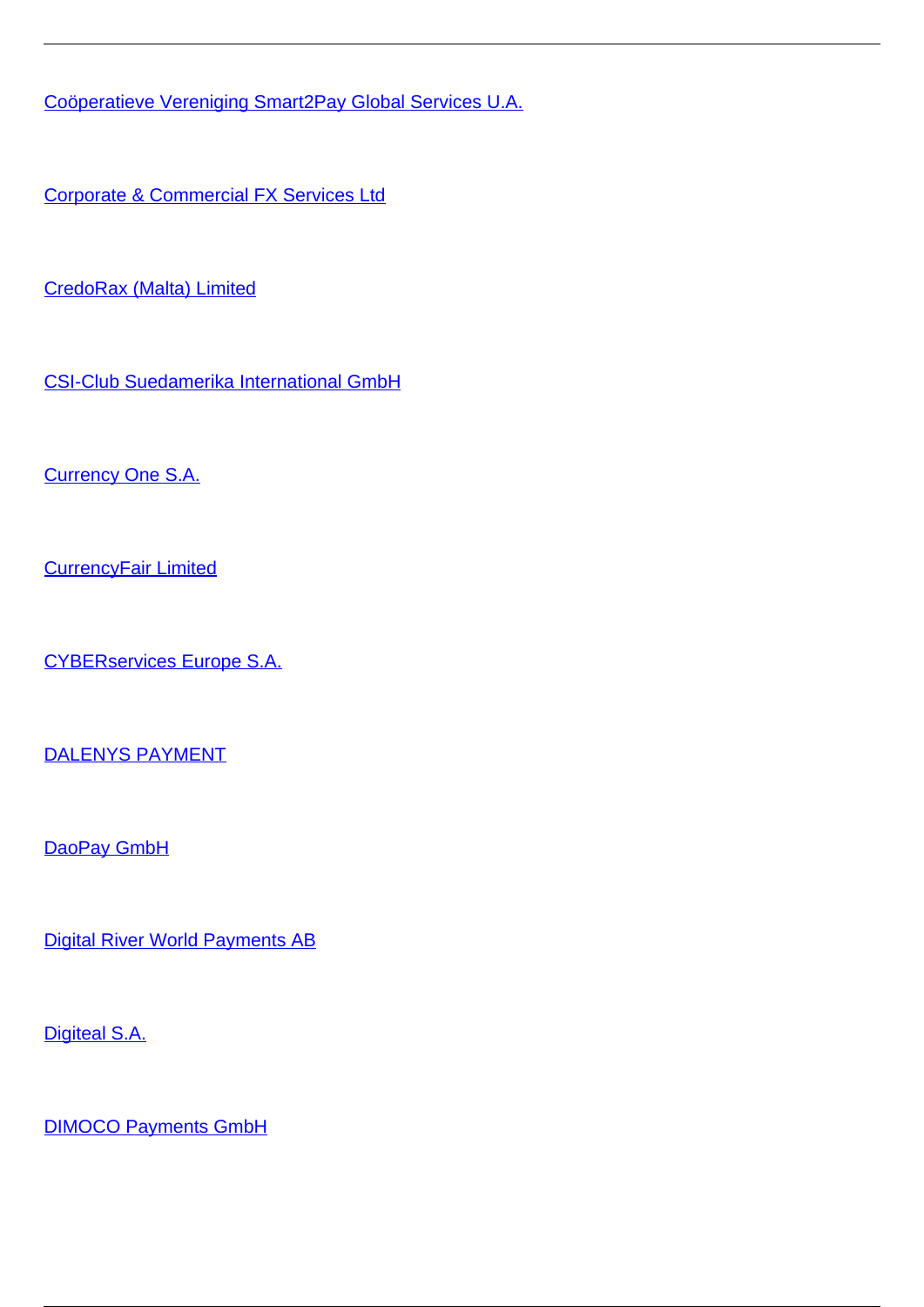[Diners Club Spain, S.A.](/et/makseteenused/makseteenused/makseasutused/ulepiirilised-makseteenuse-pakkujad/diners-club-spain-sa)

[DOTPAY spó?ka z ograniczon? odpowiedzialno?ci?](/et/makseteenused/makseteenused/makseasutused/ulepiirilised-makseteenuse-pakkujad/dotpay-spolka-z-ograniczona-odpowiedzialnoscia)

[EASY PAYMENT AND FINANCE, EP, SA](/et/makseteenused/makseteenused/makseasutused/ulepiirilised-makseteenuse-pakkujad/easy-payment-and-finance-ep-sa)

[EasyChange s.r.o.](/et/makseteenused/makseteenused/makseasutused/ulepiirilised-makseteenuse-pakkujad/easychange-sro)

[eBay S.à r.l.](/et/makseteenused/makseteenused/makseasutused/ulepiirilised-makseteenuse-pakkujad/ebay-sa-rl)

[eCard S.A.](/et/makseteenused/makseteenused/makseasutused/ulepiirilised-makseteenuse-pakkujad/ecard-sa)

**[EFT Global Limited](/et/makseteenused/makseteenused/makseasutused/ulepiirilised-makseteenuse-pakkujad/eft-global-limited)** 

[Enable Banking Oy](/et/makseteenused/makseteenused/makseasutused/ulepiirilised-makseteenuse-pakkujad/enable-banking-oy)

[EPG Financial Services Ltd](/et/makseteenused/makseteenused/makseasutused/ulepiirilised-makseteenuse-pakkujad/epg-financial-services-ltd)

[Euroline AB](/et/makseteenused/makseteenused/makseasutused/ulepiirilised-makseteenuse-pakkujad/euroline-ab)

[European Merchant Services B.V](/et/makseteenused/makseteenused/makseasutused/ulepiirilised-makseteenuse-pakkujad/european-merchant-services-bv)

[Euteller Oy](/et/makseteenused/makseteenused/makseasutused/ulepiirilised-makseteenuse-pakkujad/euteller-oy)

[EVO Payments International GmbH](/et/makseteenused/makseteenused/makseasutused/ulepiirilised-makseteenuse-pakkujad/evo-payments-international-gmbh)